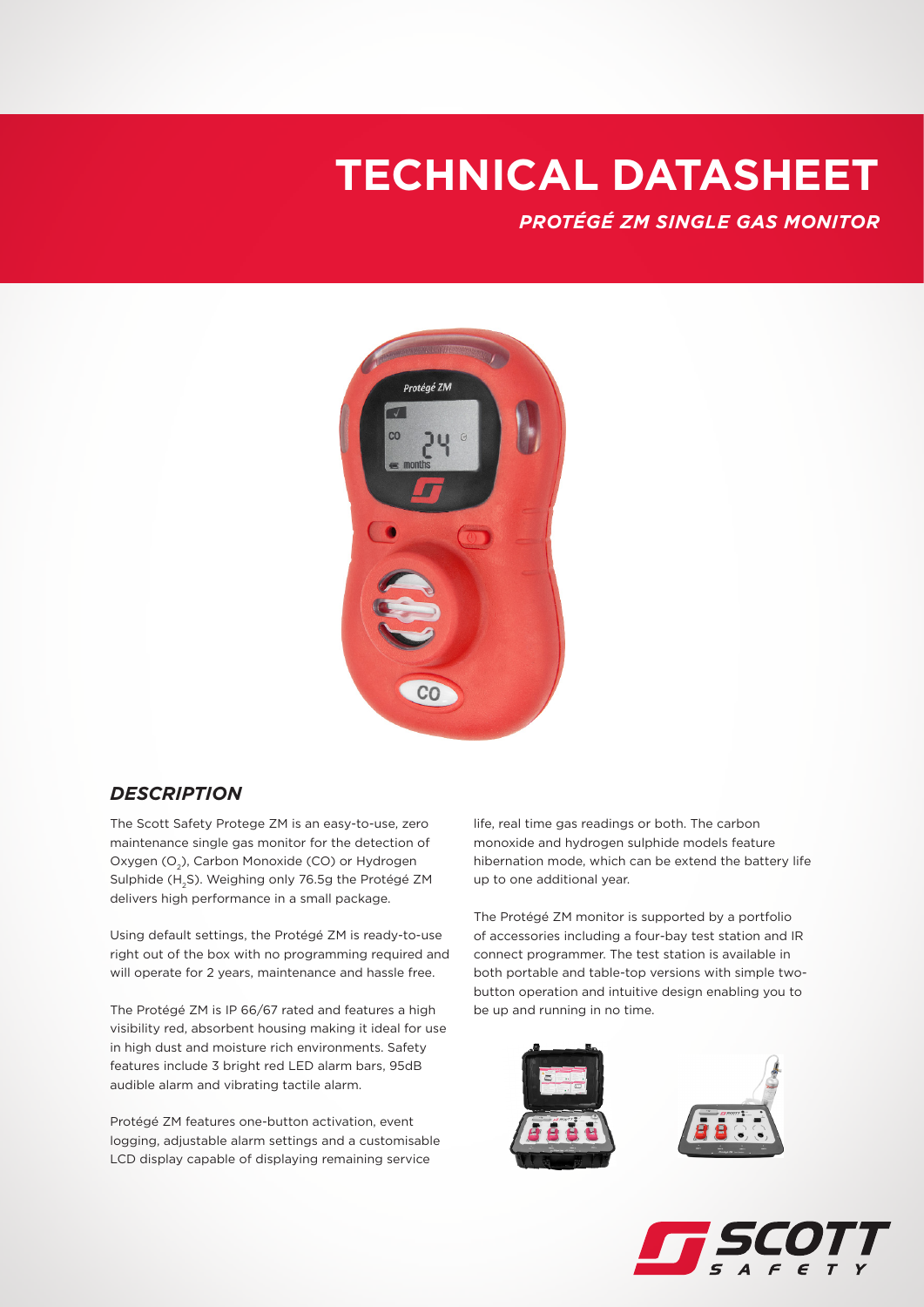## *TECHNICAL SPECIFICATIONS*

| <b>Physical Characteristics</b> |                                                                                                                                                        |
|---------------------------------|--------------------------------------------------------------------------------------------------------------------------------------------------------|
| Size                            | 9.40cm H x 5.60cm W x 3.30cm D                                                                                                                         |
| Weight                          | 76.5g                                                                                                                                                  |
| Case Material                   | Impact absorbant rubber overmould.                                                                                                                     |
| <b>Environmental Protection</b> | IP 66 / IP 67 for dust and water ingress (3rd Party Certified)                                                                                         |
| Carrying Attachments            | Stainless Steel Alligator clip                                                                                                                         |
| <b>Primary Colour</b>           | High Visibility Red                                                                                                                                    |
|                                 |                                                                                                                                                        |
| <b>User Interface</b>           |                                                                                                                                                        |
| Display Type                    | Liquid Crystal Display (LCD)                                                                                                                           |
| Visual                          | Continuous visual display, no user interaction required                                                                                                |
| Display Info                    | Time Remaining (Default) or Gas Reading (Optional) or both (Optional), Gas<br>Type, Functional Test Validation, Bump Test Due Indicator, Battery Level |
| <b>Buttons</b>                  | 1 Button operation on front of unit                                                                                                                    |
| <b>Bump Test</b>                | Display will indicate "BUP" if bump test is required (user configurable)                                                                               |
| Calibration Test                | Display will indicate "CAL" if calibration is required (user configurable)                                                                             |
| Self Test                       | Display will indicate "TEST" if self test is required (user configurable)                                                                              |
| Confidence Beep                 | <b>No</b>                                                                                                                                              |
|                                 |                                                                                                                                                        |
| <b>Monitoring Capability</b>    |                                                                                                                                                        |
| Sensor Types Configuration      | Single Gas monitoring: CO, H <sub>2</sub> S, O <sub>2</sub>                                                                                            |
| Sensor Ranges                   | CO: 1 - 300 ppm in 1 ppm increments<br>$H2S$ : 1 - 100 ppm in 1 ppm increments<br>$O2$ : 1.0 - 30.0% Volume in 0.1% increments                         |
| Instrument Activation           | Activation by pressing and holding button on front side                                                                                                |
|                                 |                                                                                                                                                        |
| <b>Power</b>                    |                                                                                                                                                        |
| <b>Battery Type</b>             | Lithium Ion battery                                                                                                                                    |
| <b>Battery Life Indication</b>  | Indication of estimated remaining battery life                                                                                                         |
| <b>Battery Life</b>             | 2 Years                                                                                                                                                |
|                                 | Use of Hibernate Mode can extend battery life up to one additional year on CO<br>and $H_2S$ models                                                     |

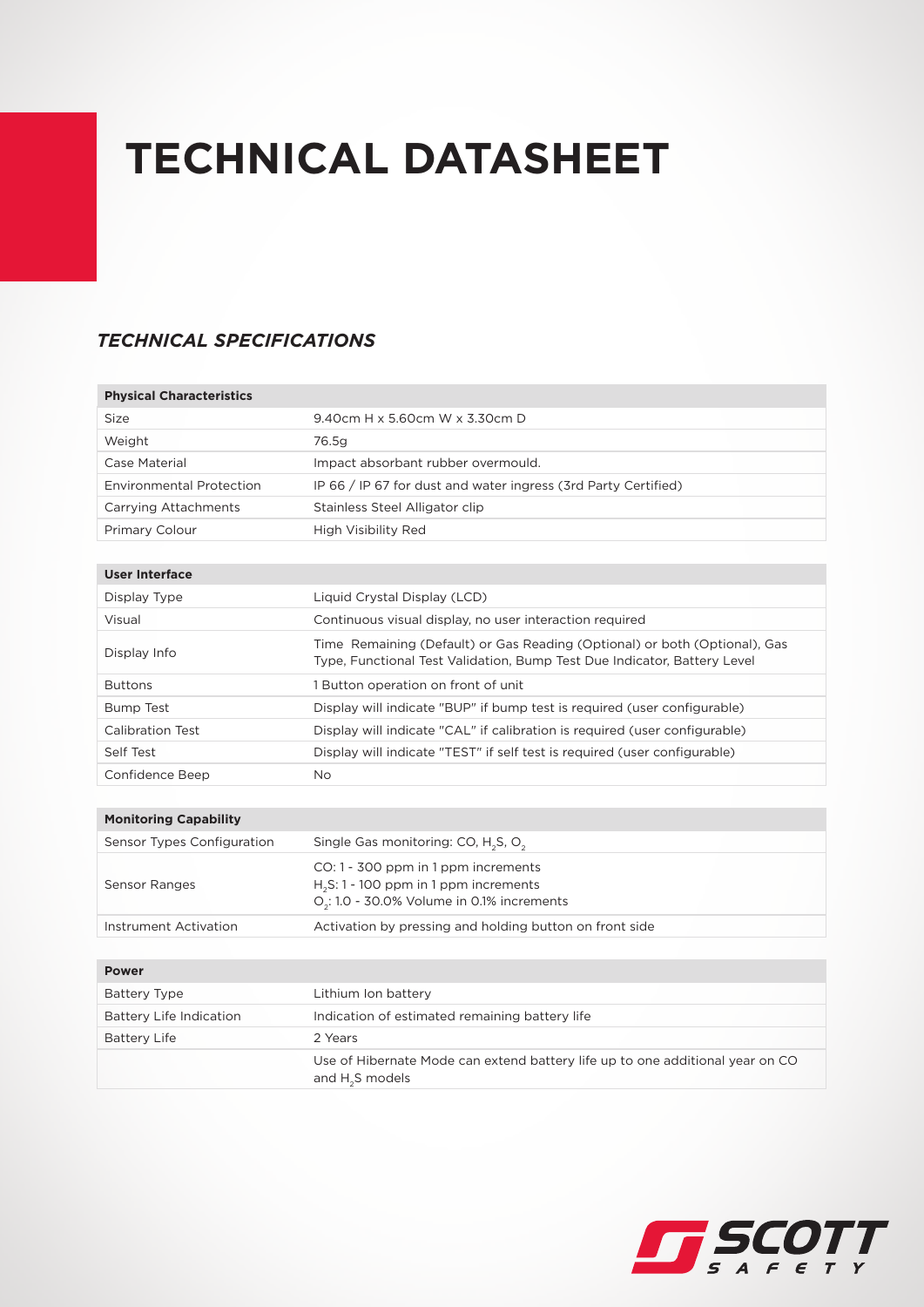## *TECHNICAL SPECIFICATIONS*

| <b>Alarms</b>                                    |                                                                                                                                                                                                                                                                                                                                         |
|--------------------------------------------------|-----------------------------------------------------------------------------------------------------------------------------------------------------------------------------------------------------------------------------------------------------------------------------------------------------------------------------------------|
| Visual Alarm                                     | 3 Red LED Bars                                                                                                                                                                                                                                                                                                                          |
| Audible Alarm                                    | Alarm rated at 95dB @ 15cm                                                                                                                                                                                                                                                                                                              |
| <b>Vibrating Alarm</b>                           | High vibrating tactile alarm                                                                                                                                                                                                                                                                                                            |
| Alarm Set Points                                 | Default settings pre-programmed<br>Customised settings from factory are available<br>Settings user configurable via software and the IR Connect or Test Station<br>accessories<br>CO: Alarm 1: 35ppm Alarm 2: 200ppm<br>H <sub>2</sub> S: Alarm 1: 10ppm Alarm 2: 15ppm<br>O <sub>2</sub> : Deficiency: 19.5 Vol% Enrichment: 23.5 Vol% |
| <b>Calibration</b>                               |                                                                                                                                                                                                                                                                                                                                         |
| Calibration Recommendation                       | $O_{2}$ : Monitor default reminds user to calibrate every 30 day (user configurable)<br>CO, H <sub>2</sub> S: Monitor default does not require calibration (user configuarable)<br>Calibration possible if bump test fails                                                                                                              |
| <b>Calibration Set Points</b>                    | Default settings pre-programmed<br>CO: 100ppm<br>$H_2S$ : 25ppm<br>$O_2$ : 16% Vol<br>Settings user configurable via software and the IR Connect or Test Station<br>accessories                                                                                                                                                         |
| <b>Calibration Tools</b>                         | Manual calibration: Calibration adaptor, calibration gas cylinder, regulator<br>Automated calibration: Portable or stationary Test Station                                                                                                                                                                                              |
|                                                  |                                                                                                                                                                                                                                                                                                                                         |
| <b>Data Storage</b>                              |                                                                                                                                                                                                                                                                                                                                         |
| Event Logging                                    | Standard feature, up to 25 events                                                                                                                                                                                                                                                                                                       |
| <b>Record Content</b>                            | Serial Number, Valid Bump Test, Life Remaining, Number of Self Tests<br>Performed, Number of Events, Alarm Condition, Specific Event Date and Time,<br>Peak Gas Reading.                                                                                                                                                                |
| Data Retention                                   | Backup to PC                                                                                                                                                                                                                                                                                                                            |
| Data Transmission                                | Infrared                                                                                                                                                                                                                                                                                                                                |
|                                                  |                                                                                                                                                                                                                                                                                                                                         |
| <b>Certifications</b>                            |                                                                                                                                                                                                                                                                                                                                         |
| Intrinsic Safety Approval                        | IECEX Ex ia IIC T4 Ga<br>IP 66/67 - 3rd Party Certified                                                                                                                                                                                                                                                                                 |
| Intrinsically Safe Approved<br>Temperature Range | -30°C to 50°C (CO)<br>-40°C to 50°C (H <sub>2</sub> S)<br>-50°C to 50°C (O <sub>2</sub> )<br>IS approved temperature may not reflect the operating temperature                                                                                                                                                                          |
| Operating Temperature Range                      | H <sub>2</sub> S, CO, O <sub>2</sub> : -10°C to 50°C                                                                                                                                                                                                                                                                                    |

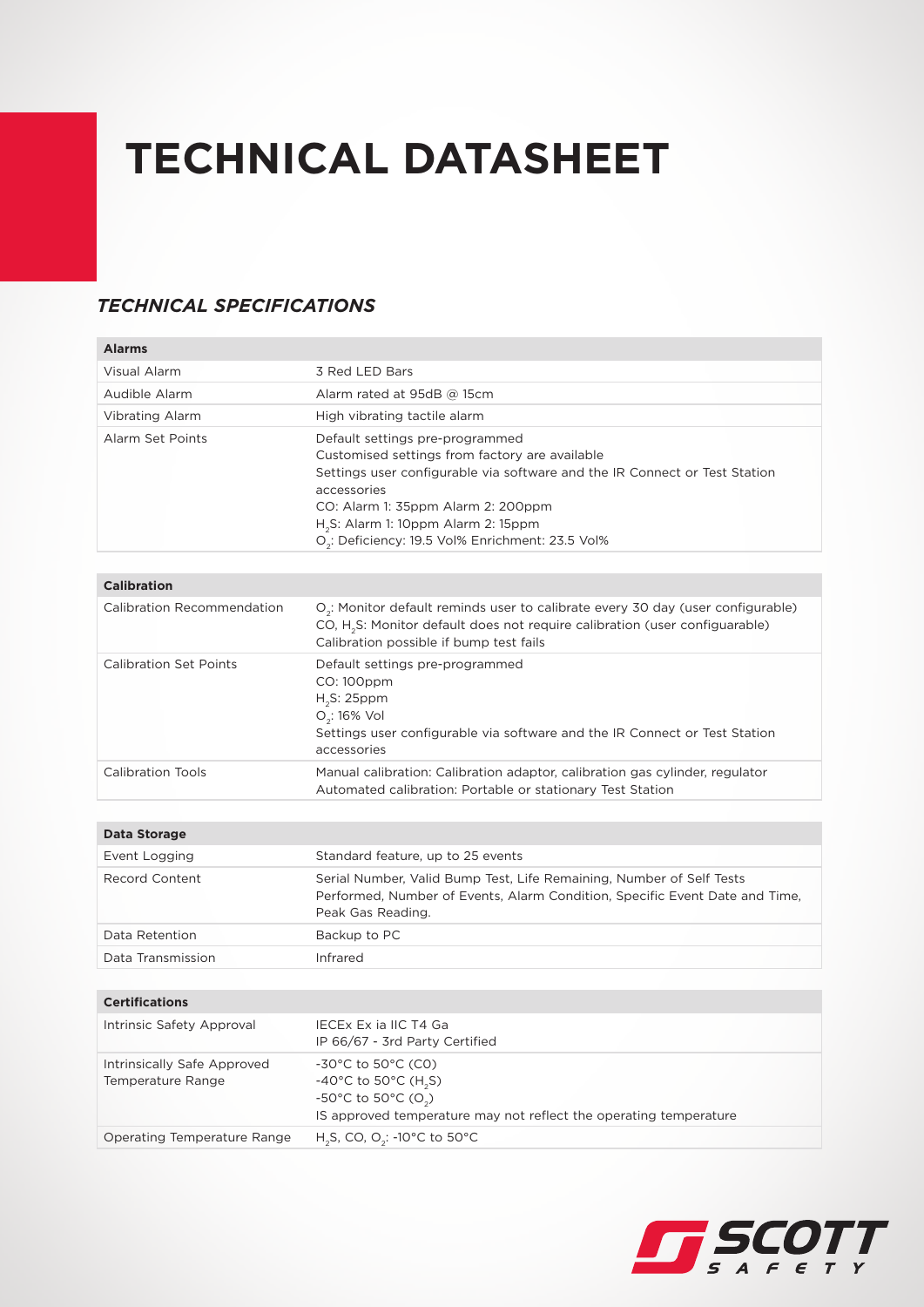## *TECHNICAL SPECIFICATIONS*

| <b>Environmental</b>                      |                                                                                                                                                            |
|-------------------------------------------|------------------------------------------------------------------------------------------------------------------------------------------------------------|
| Humidity                                  | 5 - 95% RH Non-condensing                                                                                                                                  |
| EMI/RFI                                   | EMC Directive (2004/108/EC)                                                                                                                                |
|                                           |                                                                                                                                                            |
| <b>Maintenance &amp; Warranty</b>         |                                                                                                                                                            |
| Maintenance                               | No maintenance required. Sensors and battery not field replaceable                                                                                         |
| Warranty                                  | $O_{2}$ , CO, H <sub>2</sub> S: 2 years of operation or for 3 years from date of shipment,<br>whichever occurs first<br>Assumes 4 minutes of alarm per day |
| <b>Supported Operating Systems</b>        |                                                                                                                                                            |
| Microsoft                                 | Windows XP, Windows Vista, Windows 7                                                                                                                       |
|                                           |                                                                                                                                                            |
| <b>Product Software</b>                   |                                                                                                                                                            |
| Protégé ZM Firmware                       | Field upgradeable. Firmware updates available via website                                                                                                  |
| Software                                  | Protégé ZM software on product CD (updates available via website)                                                                                          |
|                                           |                                                                                                                                                            |
| Accessories included with each Protégé ZM |                                                                                                                                                            |
| Stainless Steel Alligator Clip            | Attached at factory                                                                                                                                        |
| Calibration Cup                           | For manual bump testing and calibration                                                                                                                    |
| Quick Start Guide                         | Printed card                                                                                                                                               |
| Product CD                                | Mini CD format with complete user manual and translations. Declarations of<br>Conformity, IR Connect Software, Test Station Software                       |
|                                           |                                                                                                                                                            |
| <b>Optional Accessories</b>               |                                                                                                                                                            |
| Test Station - Portable                   | Protégé ZM Portable Test Station, 3rd party approved                                                                                                       |
| Test Station - Stationary                 | Protégé ZM Stationary Test Station, 3rd party approved                                                                                                     |
| <b>IR Connect</b>                         | Protégé ZM IR Connect, 3rd party approved                                                                                                                  |